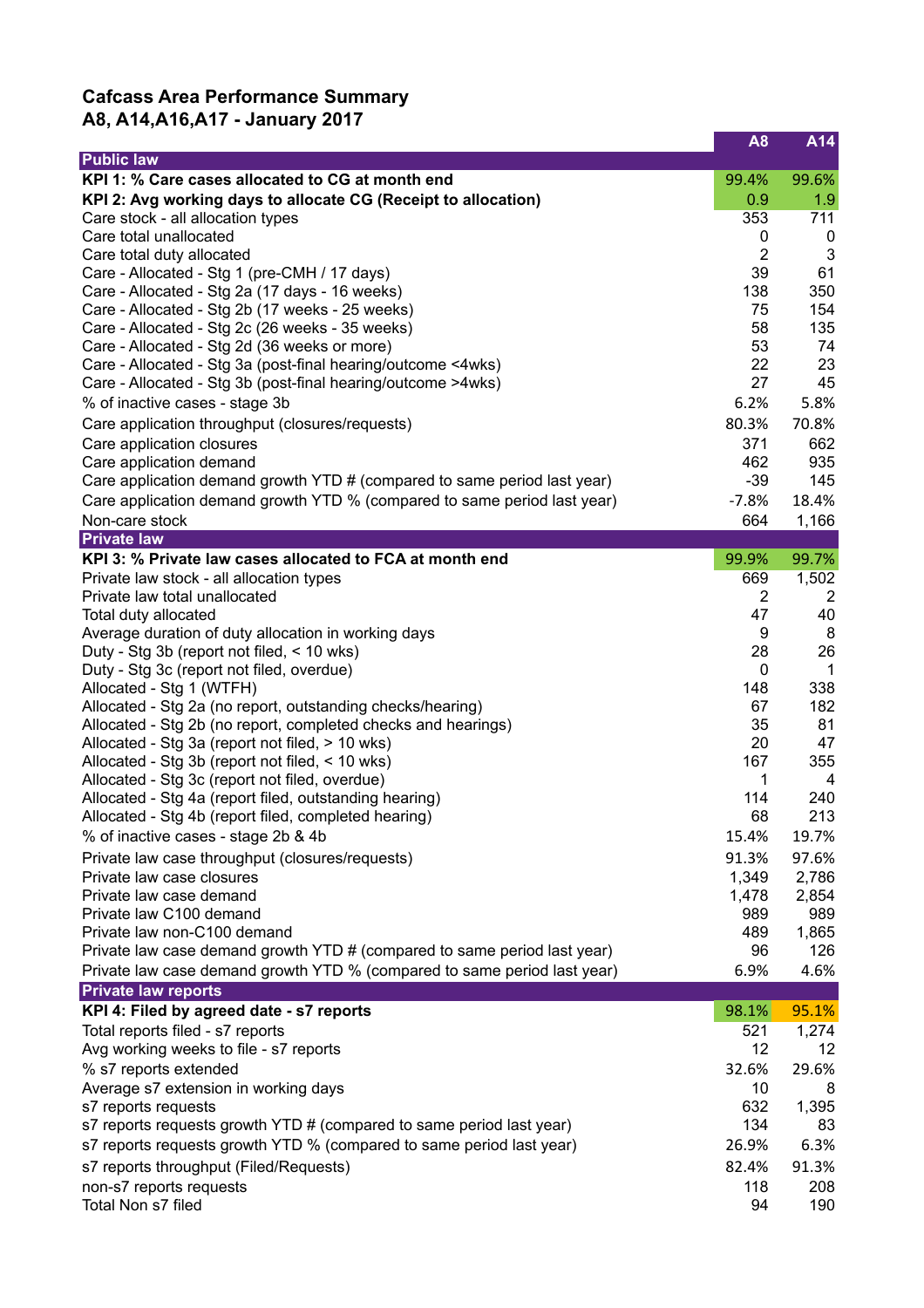| Private law rule 16.4 appointments                |       |        |
|---------------------------------------------------|-------|--------|
| Rule 16.4 appointments open                       | 70    | 113    |
| New Rule 16.4 appointments - Received             | 72    | 105    |
| Safeguarding                                      |       |        |
| % of LA checks returned *                         | 99.0% | 100.0% |
| Average time to receive back LA check (work days) | 1.3   | 0.9    |

 $^*$  please note, percentage for the recent months might not be concluded due to awaiting return of safeguarding #N/A - indicates no data available CG = Children's guardian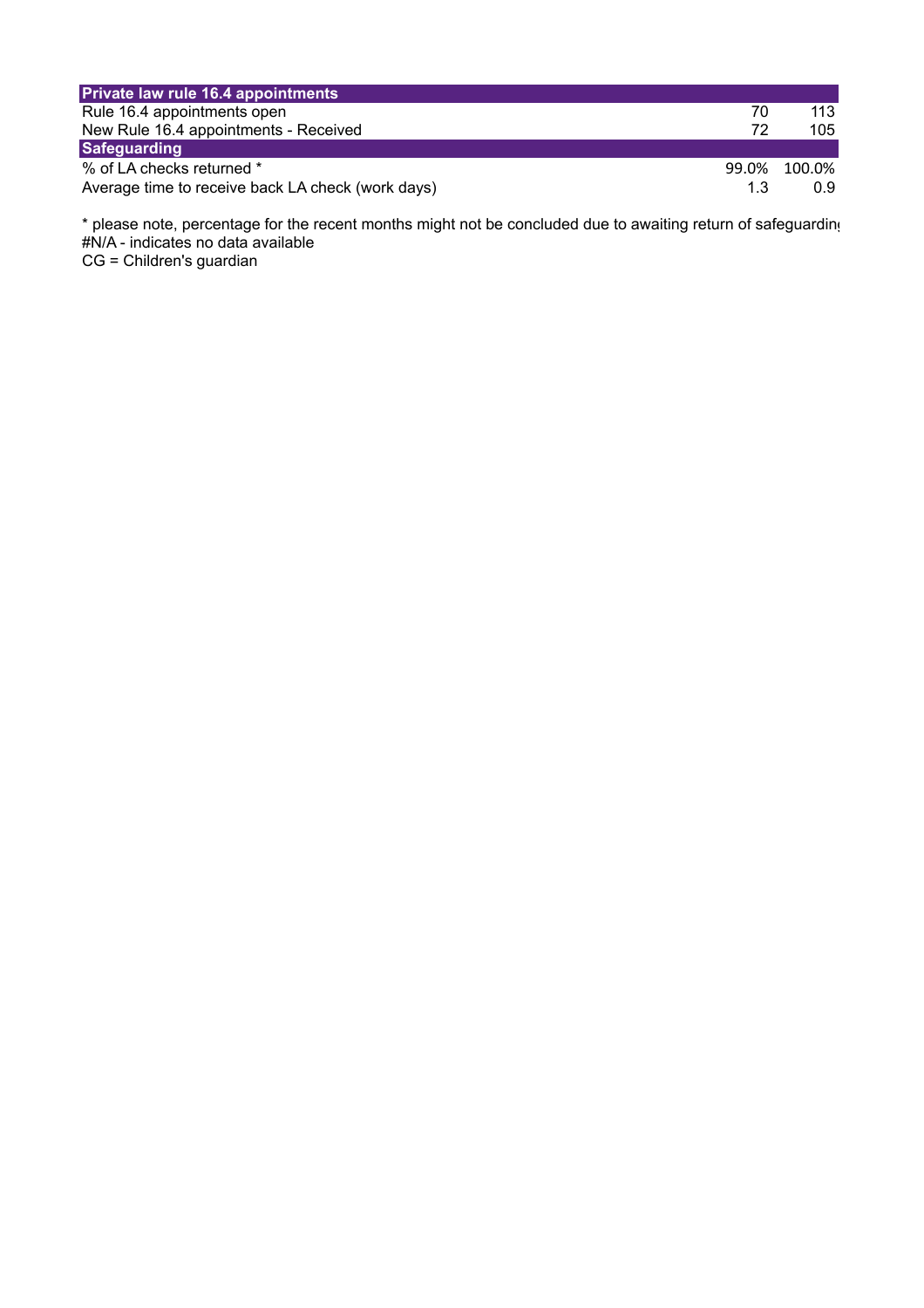| $\overline{A16}$ | A17          |
|------------------|--------------|
| 99.0%            | 100.0%       |
| 1.8              | 0.7          |
| 390<br>0         | 229<br>0     |
| 4                | 0            |
| 24               | 24           |
| 159              | 113          |
| 92               | 52           |
| 82<br>55         | 35<br>33     |
| 20               | 12           |
| 18               | 4            |
| 3.6%             | 1.7%         |
| 62.7%            | 87.2%        |
| 279<br>445       | 265<br>304   |
| 91               | $-42$        |
| 25.7%            | $-12.1%$     |
| 671              | 373          |
| 99.9%            | 100.0%       |
| $\overline{7}17$ | 653          |
| 1                | 0            |
| 22<br>8          | 26<br>19     |
| 5                | 5            |
| 0                | 0            |
| 104              | 119<br>73    |
| 90<br>98         | 106          |
| 36               | 10           |
| 138              | 102          |
| 0<br>107         | 1<br>74      |
| 121              | 142          |
| 30.7%            | 38.6%        |
| 108.4%           | 82.6%        |
| 1,273            | 929          |
| 1,174<br>989     | 1,125<br>989 |
| 185              | 136          |
| 35               | 65           |
| 3.1%             | 6.1%         |
| 97.8%            | 99.2%        |
| 555              | 398          |
| 11               | 12           |
| 36.9%<br>10      | 12.3%<br>14  |
| 590              | 389          |
| $-15$            | 8<br>#       |
| $-2.5%$          | 2.1%         |
| 94.1%            | 102.3%       |
| 81               | 92           |